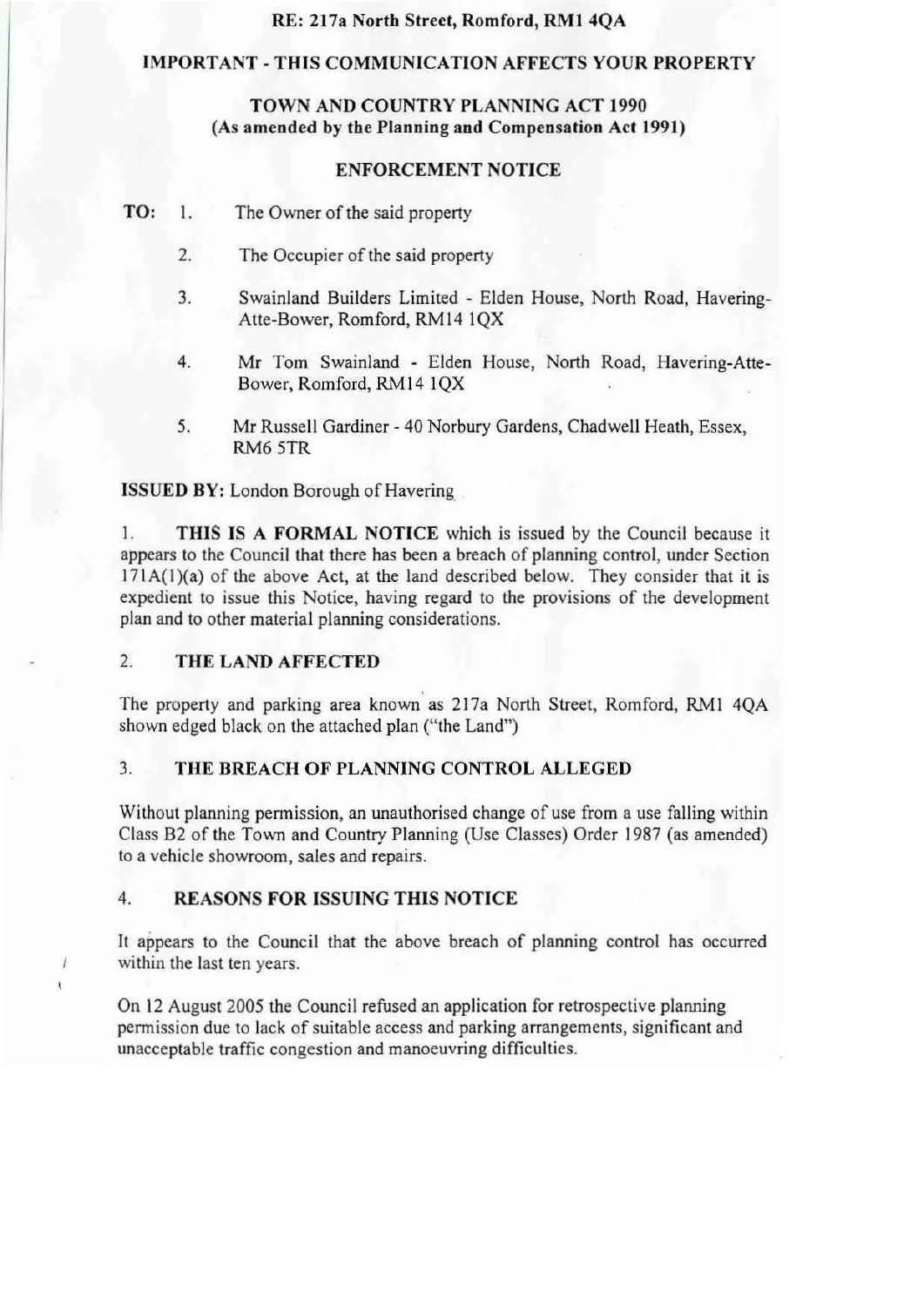The subsequent appeal against refusal was dismissed by the Planning Inspectorate on 8 December 2006 who concluded that:

*' the proposal would result in unacceptable traffic congestion and manoeuvring* difficulties that would adversely affect the occupiers of neighbouring premises and be detrimental to the safety of persons using the access road and yard....'

The unauthorised use is contrary to the following policies of the Havering Unitary Development Plan: ENV1, TRN2 and TRN18.

# 5. **WHAT YOU ARE REQUIRED TO DO**

(i) Cease using the Land as a vehicle show room for sales and repairs.

Time for compliance: 1 month from the effective date of this notice.

(ii) Remove from the Land all materials, equipment and rubble associated with the unauthorised use

Time for compliance: **1** month from the effective date ofthis notice.

(iii) Return the Land to its former use falling within Class B2

Time for compliance: 1 month from the effective date of this notice.

### 6. **WHEN THIS NOTICE TAKES EFFECT**

This Notice takes effect on 18 April 2007, unless an appeal is made against it beforehand

Dated: 14 March 2007

 $v \cdot t$  / // /  $\mathcal{L}$  igned:  $\mathcal{L} \setminus \mathcal{L}$ 

I Authorised Officer

on behalf of London Borough of Havering Town Hall Main Road Romford RMI 3BD

# **YOUR RIGHT OF APPEAL**

You can appeal against this Enforcement Notice to the Secretary of State by the 18 April 2007. Further details are given in the attached explanatory note.

# **WHAT HAPPENS IF YOU DO NOT APPEAL**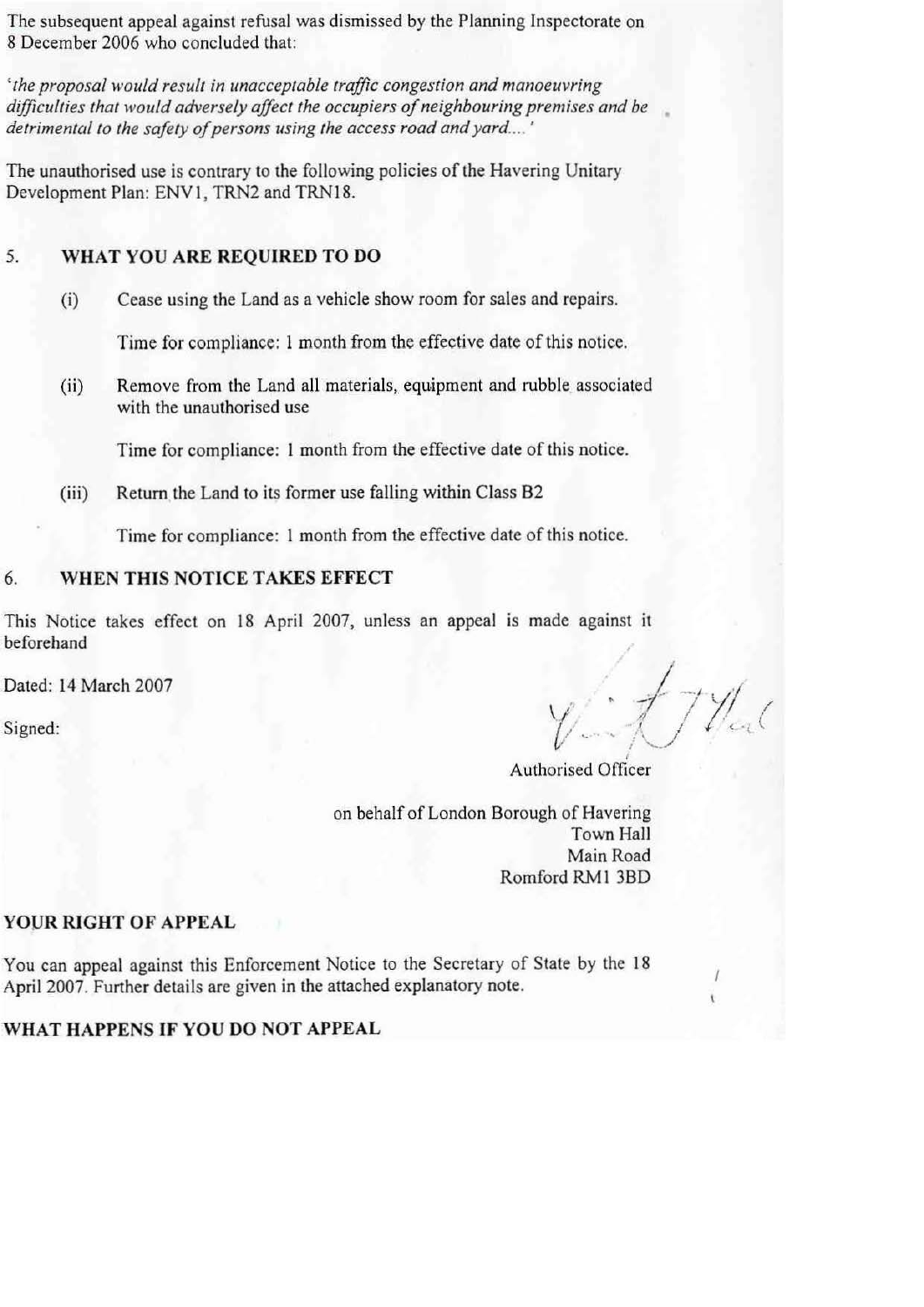If you do not appeal against this Enforcement Notice, it will take effect on 18 April 2007 and you must then ensure that the required steps for complying with it, for which you may be held responsible, are taken within the period specified in the Notice.

# FAILURE TO COMPLY WITH AN ENFORCEMENT NOTICE WHICH HAS TAKEN EFFECT CAN RESULT IN PROSECUTION AND/OR REMEDIAL ACTION BY THE COUNCIL.

## EXPLANATORY NOTES

#### STATUTORY PROVISIONS

A summary of Sections 171A, 171B and 172 to 177 of the Town and Country Planning Act 1990 (as amended) is enclosed with this Notice.

### YOUR RIGHT OF APPEAL

You can appeal against this Notice, but any appeal must be in writing and received, or posted (with the postage paid and properly addressed) in time to be received in the ordinary course of the post, by the Secretary of State before 18 April 2007. The enclosed booklet "Enforcement Appeals - A guide to Procedure" sets out your rights. Read it carefully. If you appeal you should use the enclosed appeal forms. Two copies are for you to send to the Secretary of State if you decide to appeal. The other is for you to keep as a duplicate for your own records. You should also send the Secretary of State a copy of the Enforcement Notice.

### GROUNDS OF APPEAL

The grounds of appeal are set out in Section 174 of the Town and Country Planning Act 1991 and are also set out on page 2-5 of the enclosed appeal forms.

#### PLANNING APPLICATION FEE

Should you wish to appeal on ground (a) - that planning permission should be granted for the unauthorised use - then a fee of £265 is payable both to the Secretary of State and to the Council. If the fees are not paid then that ground of appeal will not be valid.

### STATEMENT ON GROUNDS OF APPEAL

You must submit to the Secretary of State, either when giving notice of appeal or within 14 days from the date on which the Secretary of State sends him a notice so requiring him, a statement in writing specifying the grounds on which you are appealing against the enforcement notice and stating briefly the facts on which you propose to rely in support of each of those grounds.

#### RECIPIENTS OF THE ENFORCEMENT NOTICE

The names and addresses of all the persons on whom the Enforcement Notice has been served are:

> 7 ŧ.

- TO: 1. The Owner of the said property
	- 2. The Occupier of the said property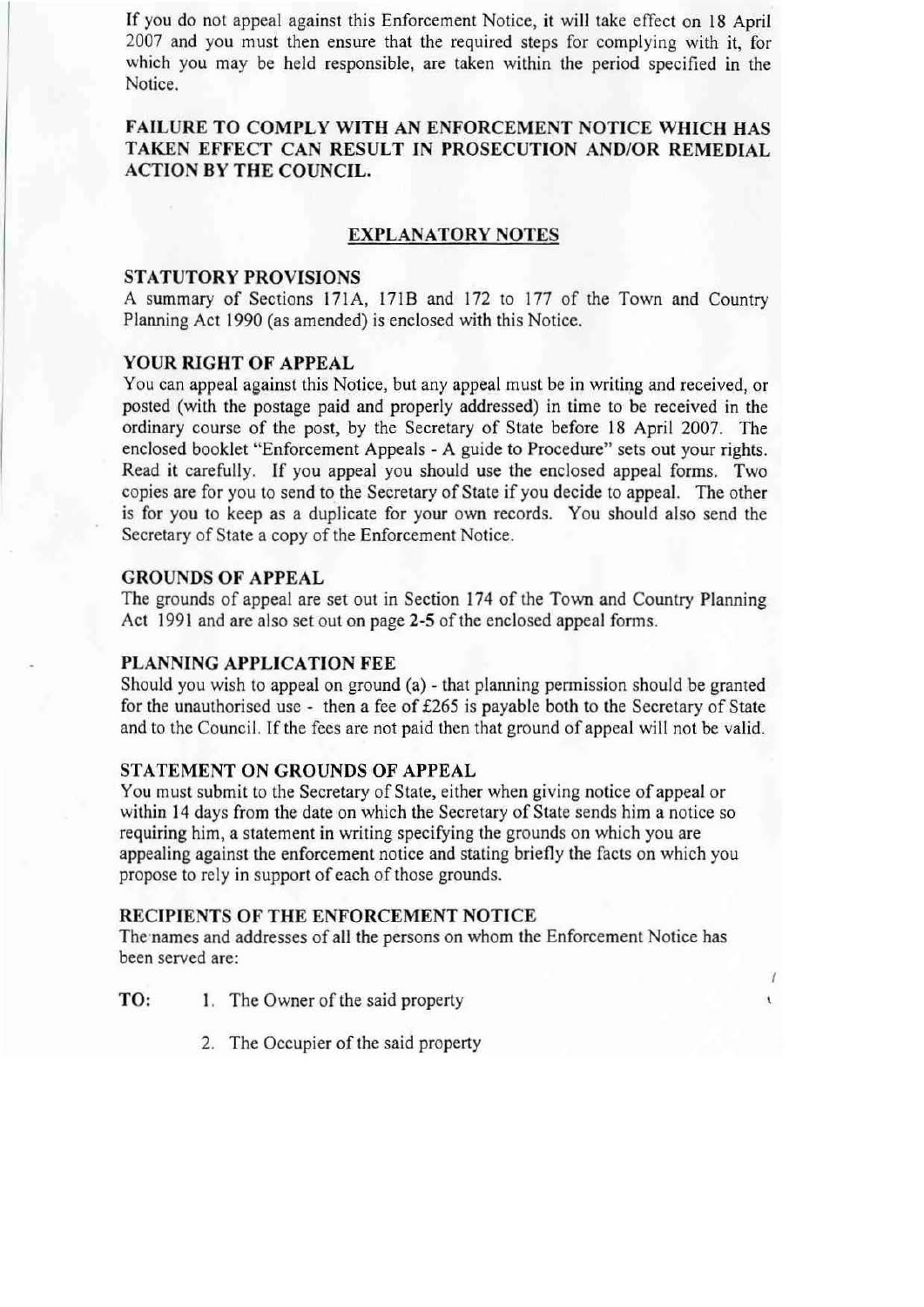- 3. Swainland Builders Limited Elden House, North Road, Havering-Atte-Bower, Romford, RM14 1QX
- 4. Mr Tom Swainland Elden House, North Road, Havering-Atte-Bower, Romford, RM14 lQX
- 5. Mr Russell Gardiner 40 Norbury Gardens, Chadwell Heath, Essex, RM6 STR

te 14:30 on 14:3:09  $\circ$